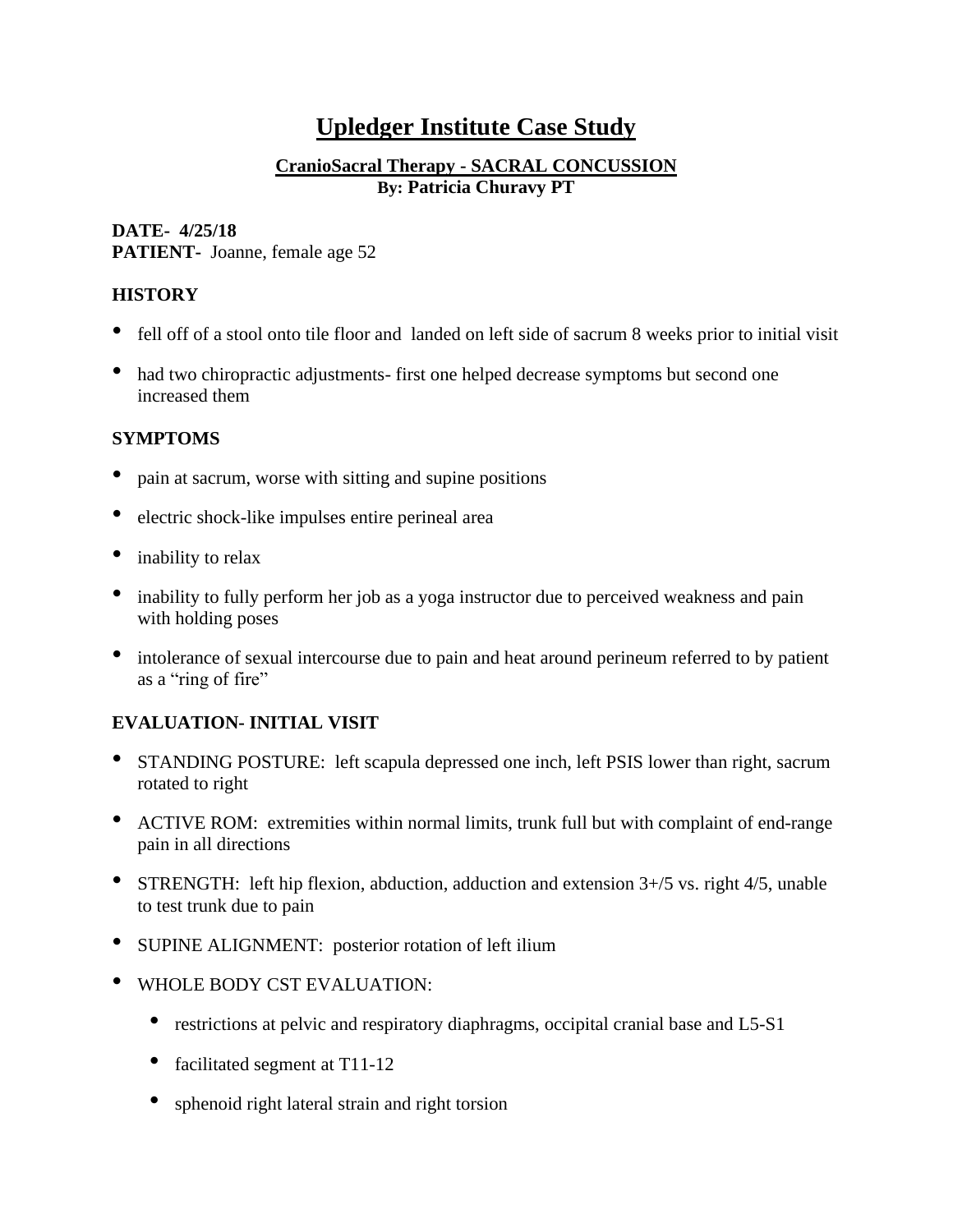- temporals out of sync
- large energy cyst at sacrum
- report of increased pain with dural tube rock and glide

## **TREATMENT- INITIAL VISIT**

- pelvic, occipital cranial baseand respiratory diaphragm releases
- release of at least one energy cyst at sacrum
- (partial) release of facilitated segment T11-12
- sphenoid dysfunctions corrected
- temporals put back into sync followed by ear pull

# **OUTCOME- INITIAL VISIT**

- Patient reported significant releasing sensation in ilia immediately after sphenoid and temporal treatments.
- Therapist palpated releases in all other areas treated.
- Pelvic landmarks were level in supine and standing.
- Dural tube rock and glide no longer resulted in report of pain.

# **FURTHER EVALUATIONS AND TREATMENTS**

- At start of second visit patient stated that she was able to rest for the first time in <sup>8</sup> weeks. T11-12 facilitated segment persisted and sacral area was too tender to touch. Release of occipital cranial base, horizontal membrane release via ear pull and then complete release of facilitated segment resulted in patient's report of relaxation of tenderness in sacrum and pelvic floor as well as a decrease in intensity of pain in the "ring of fire." She was able to tolerate touch at the sacrum and dural tube traction from there.
- During third visit T11-12 remained released. Most work was done at the head, as an inferior vertical strain of sphenoid was found and temporals were again out of sync. An SER occurred but when asked, her inner physician did not want to dialogue.
- During subsequent visits Joanne was able to tolerate further work at the pelvis and sacrum, including release of energy cysts on both sides of the sacrum, L5-S1 release, pelvic diaphragm release and dural tube rock and glide.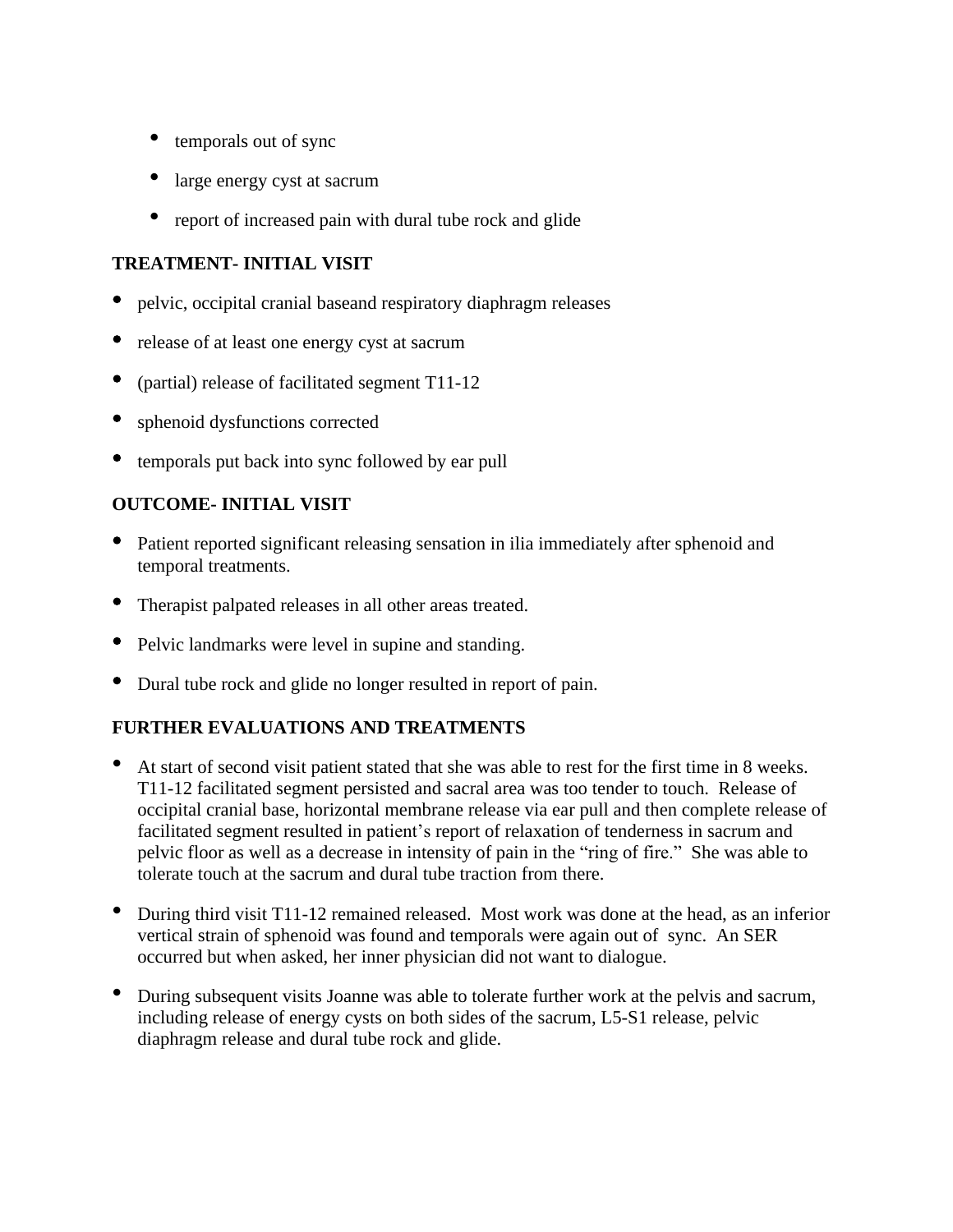- An additional facilitated segment was found and released at C5-6 when she began to complain of pins and needles numbness from her right ischial tuberosity up to and down her right arm. The result was a report of absence of this numbness.
- Additional work was done on her hyoid to release tightness on the left on one of her later visits. This led to SER about taking care of and being kind to herself.
- As patient's symptoms decreased she gradually was able to assume and hold the yoga poses she had been unable to do. She was able to tolerate sitting on a plane for a 3 hour flight and teach an aerobics class. Trunk active ROM was pain-free in all directions. Left scapula was level with right in standing. Strength in both hips and trunk was 5/5 in all directions without complaint of pain.
- Patient returned for a follow-up 2 months after reporting that she was able to resume all of her activities without pain. She had just received a massage which was quite heavy and set off her "ring of fire" to 25% of the level it had been at its worst. A small energy cyst was released at the left side of her pelvis. Patient left stating that the pain was gone.
- Per a follow-up via phone 3 months after above visit patient remained pain free and able to do all of her activities.

# **OUTCOME**

- **Subjective:** 
	- Pain was alleviated.
	- She was able to resume her previous activity level, although she continued to use care to avoid "overdoing it".
- **Objective:** Posture was symmetrical at pelvis and scapulae
	- Trunk AROM was full and pain free in all directions.
	- Trunk and lower extremity strength increased to 5/5.

### **TOOLS USED**

- Arcing
- SER with and without dialogue
- Energy cyst release
- Various components of 10-step protocol
- Sphenoid releases